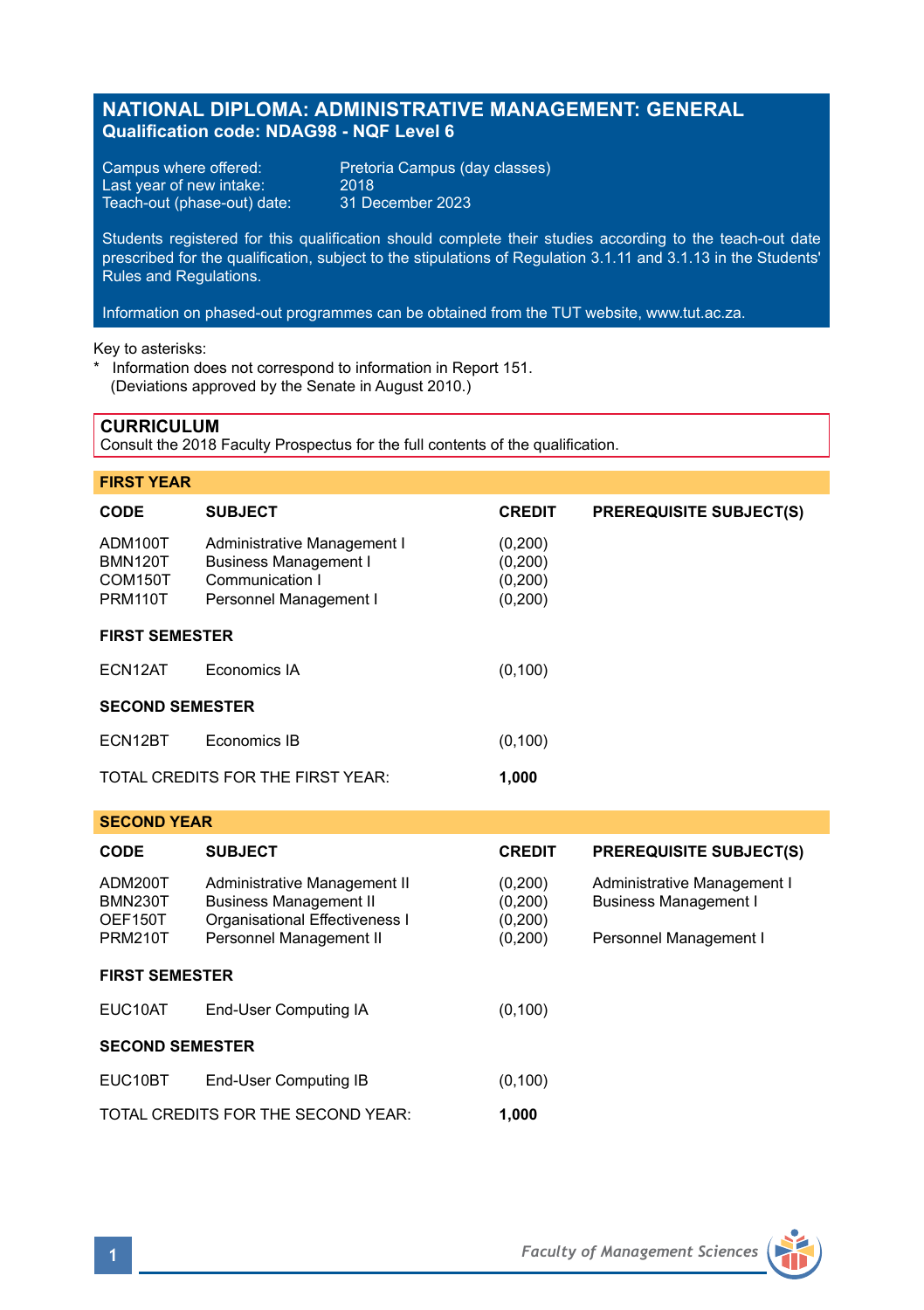| <b>CODE</b>        | <b>SUBJECT</b>                                          | <b>CREDIT</b>      | <b>PREREQUISITE SUBJECT(S)</b> |
|--------------------|---------------------------------------------------------|--------------------|--------------------------------|
| ADM310T<br>CAE100T | Administrative Management III<br>Costing and Estimating | (0.200)<br>(0.200) | Administrative Management II   |
| OEF240T            | Organisational Effectiveness II                         | (0.200)            | Organisational Effectiveness I |

**plus one of the following subjects:** BMN330T Business Management III (0,200) Business Management II

## **FIRST OR SECOND SEMESTER**

**THIRD YEAR**

| EXP3AAT | Work-Integrated Learning*                           | (0, 200) | Administrative Management II<br><b>Business Management II</b><br>Organisational Effectiveness I |  |
|---------|-----------------------------------------------------|----------|-------------------------------------------------------------------------------------------------|--|
| EXP3AAR | Work-Integrated Learning* (re-registration) (0,000) |          |                                                                                                 |  |
|         | TOTAL CREDITS FOR THE THIRD YEAR:                   | 1.000    |                                                                                                 |  |
|         | TOTAL CREDITS FOR THE QUALIFICATION:                | 3.000    |                                                                                                 |  |

# **SUBJECT INFORMATION (OVERVIEW OF SYLLABUS)**

The syllabus content is subject to change to accommodate industry changes. Please note that a more detailed syllabus is available at the Department or in the study guide that is applicable to a particular subject. At time of publication, the syllabus content was defined as follows:

Personnel Management III (0.200) Personnel Management II

## **A**

## **ADMINISTRATIVE MANAGEMENT I (ADM100T) 1 X 3-HOUR PAPER**

## *(Subject custodian: Department of Management and Entrepreneurship)*

The role of administrative management. Organisation and structures. Management of the office and communication in the office. Office systems and procedures. Location and layout of the office. The office environment. Equipment and furniture. (Total tuition time: not available)

## **ADMINISTRATIVE MANAGEMENT II (ADM200T) 1 X 3-HOUR PAPER**

#### *(Subject custodian: Department of Management and Entrepreneurship)* Management of information. Written communication. Micro- and reprographics. Telecommunication and electronic systems. Meetings and procedures. (Total tuition time: not available)

## **ADMINISTRATIVE MANAGEMENT III (ADM310T) 1 X 3-HOUR PAPER**

## *(Subject custodian: Department of Management and Entrepreneurship)*

Training, motivation and supervision of administrative staff. Cultural differences. Coordination. Problem-solving and time management. Quality and cost control. (Total tuition time: not available)

### **B**

## **BUSINESS MANAGEMENT I (BMN120T) 1 X 3-HOUR PAPER**

*(Subject custodian: Department of Management and Entrepreneurship)*

A focus on the different management functions of business organisations in the South African environment. It describes how managers should manage resources and activities in such a way that organisations can operate as profitably as possible. (Total tuition time: not available)

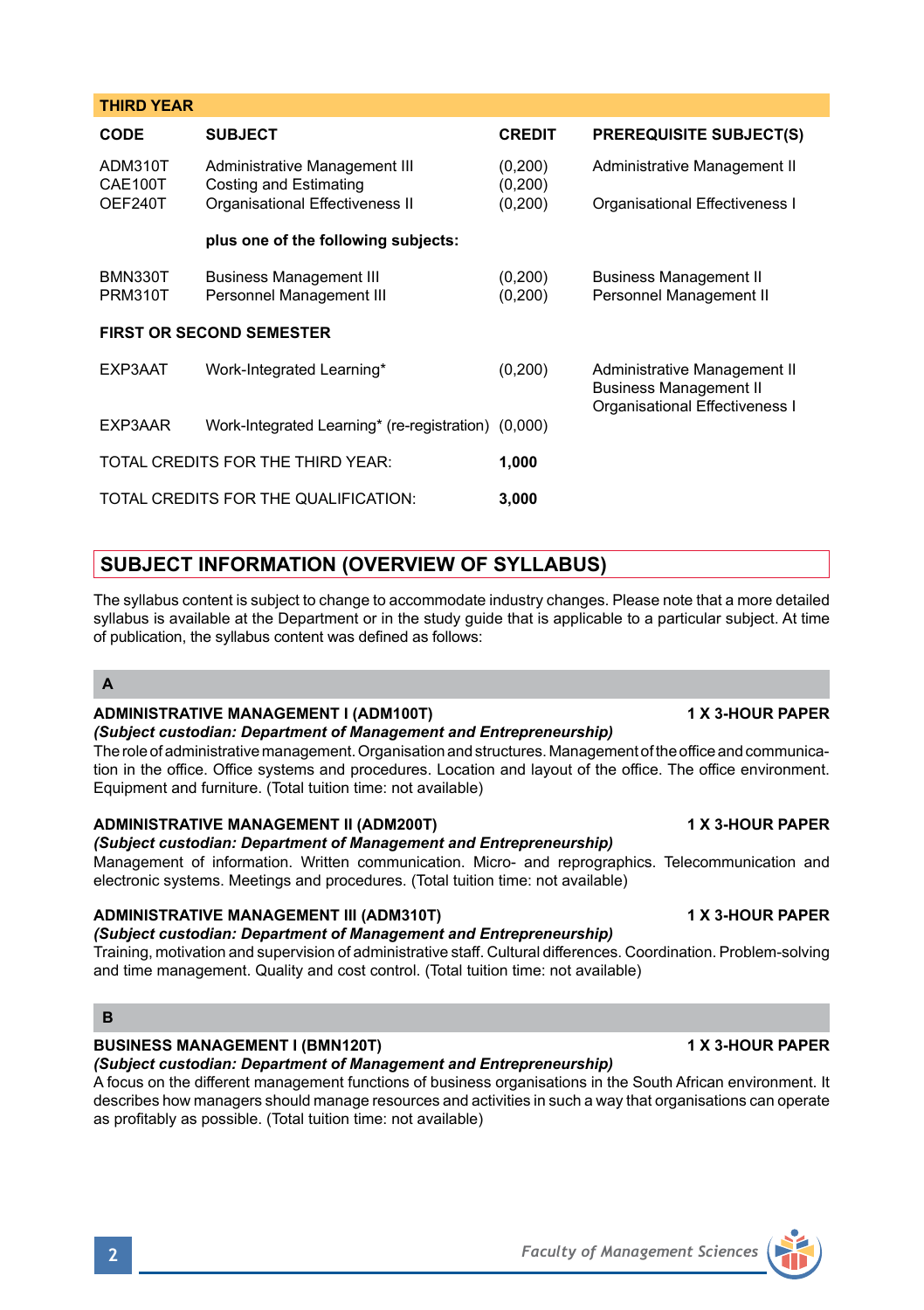## **BUSINESS MANAGEMENT II (BMN230T) 1 X 3-HOUR PAPER**

#### *(Subject custodian: Department of Management and Entrepreneurship)*

The financial and operations functions are dealt with comprehensively. Financial Management offers students insight into finance theory and practice with emphasis on financial decision making which will increase the value of the business organisation. Financing decisions of investment, financing and working capital management are dealt with. Operations management gives an overview of the activities of the operations function in the manufacturing and services sectors. (Total tuition time: ± 60 hours)

#### **BUSINESS MANAGEMENT III (BMN330T) 1 X 3-HOUR PAPER**

#### *(Subject custodian: Department of Management and Entrepreneurship)*

Students acquire a basic knowledge of the principles of marketing management and in-depth study of general management. (Total tuition time: ± 60 hours)

#### **C**

#### **COMMUNICATION I (COM150T) 1 X 3-HOUR PAPER**

*(Subject custodian: Department of Applied Languages)* Developing basic communication skills through the four basic skills in language learning and usage. Communication theory, verbal and non-verbal communication, presentation skills, report writing, meetings and interviews. (Total tuition time: ± 90 hours)

#### **COSTING AND ESTIMATING (CAE100T) 1 X 3-HOUR PAPER**

#### *(Subject custodian: Department of Finance and Investment)*

The basic methods and some selected techniques of cost accounting for application in the business environment. Cost elements, material costs, labour costs and overheads, job costing and manufacturing statements. The basic methods to calculate the profitability of a manufacturing concern, depreciation of assets, process costing, standard costing, cost-volume-profit analysis and budgets. (Total tuition time: not available)

#### **E**

### **ECONOMICS IA (ECN12AT) 1 X 3-HOUR PAPER**

### *(Subject custodian: Department of Economics)*

Insight into the principles and applications of microeconomics. The core content for this subject includes the problem of scarcity, choice, elasticity, utility and demand, efficiency and equity, production and costs, price determination under different market structures: perfect competition, imperfect competition as well as monopoly. Basic calculus and algebra are introduced. (Total tuition time: ± 40 hours)

#### **ECONOMICS IB (ECN12BT) 1 X 3-HOUR PAPER**

#### *(Subject custodian: Department of Economics)*

Insight into the principles and applications of macroeconomics. The core content for this subject includes measuring macroeconomic performance, simple Keynesian model, money and banking, fiscal and monetary policy, exchange rates and the balance of payments and introduction to international trade. (Total tuition time:  $±$  40 hours)

#### **END-USER COMPUTING IA (EUC10AT) CONTINUOUS ASSESSMENT**

#### *(Subject custodian: End User Computing Unit)*

Students have to acquire theoretical knowledge (computing fundamentals) and practical skills as end-users in operating systems and MS Office Suite applications (MS Word, MS Excel and MS PowerPoint) on an introductory level. Students will do online and computer-based tests. The modules are mapped with SAQA and IC3 Essential Skills for Digital Literacy (international certification). (Total tuition time: ± 40 hours)

### **END-USER COMPUTING IB (EUC10BT) CONTINUOUS ASSESSMENT**

### *(Subject custodian: End User Computing Unit)*

Students have to acquire practical skills as end-users in MS Office Suite applications (MS Excel Intermediate and MS Access Essentials), graphic design and dealing with the Internet, networks and how to search for information. Students will do online and computer-based tests. The modules are mapped with SAQA and IC3 Essential Skills for Digital Literacy (international certification). (Total tuition time: ± 30 hours)